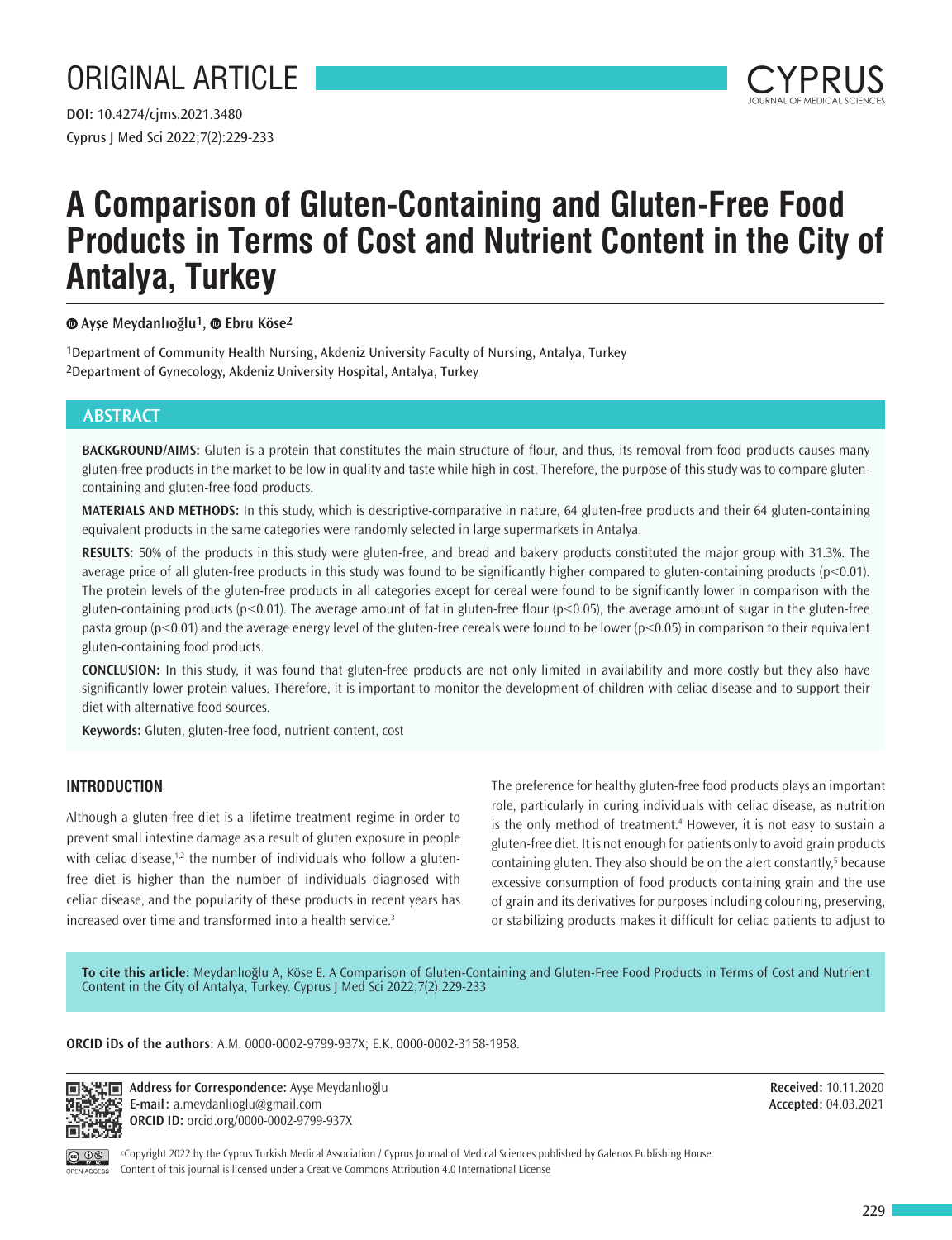a gluten-free diet.<sup>1</sup> Also, as a protein constituting the main structure of flour, gluten contributes to the structure and appearance of many baked products. Thus, the removal of gluten from food products causes many gluten-free products in the market to be lower in quality and taste while higher in price.<sup>2,6</sup> Additionally, patients following a glutenfree diet are known to be exposed to nutrition that has high levels of fat and energy but low levels of nutrients such as iron, zinc, magnesium, calcium, vitamins D and B12, and folate. $7-9$ 

Although a gluten-free diet is considered to be a healthy diet in general, considering the potential of this diet to cause certain nutritional deficiencies, celiac patients should be aware when selecting gluten-free products that are both nutritious and economical in order to prevent any problems. This condition imposes an increased financial and emotional burdens on patients. In spite of this, no studies have been carried out in Turkey comparing gluten-free and gluten-containing products in terms of cost, energy, and content. Therefore, this study was designed to compare gluten-free products with gluten-containing products in terms of cost, energy and content.

## **MATERIALS AND METHODS**

#### **Design of the Study**

This study was planned as a descriptive-comparative research with the purpose of comparing packaged gluten-free products with glutencontaining products in terms of cost, energy, and nutrient content.

#### **Categorization of Food Products**

In this study, products with a label or in the statement of "gluten-free" on the packaging were categorized as gluten-free food products, while those without such a label or statement were considered as glutencontaining food products. According to the Communiqué for Food Products Suitable for Gluten Intolerance in the Turkish Food Codex,<sup>10</sup> a food product is labelled as "gluten-free" when the gluten level in food products produced for individuals with gluten intolerance does not surpass 20 mg/kg. According to the Turkish Food Codex Labelling and Consumer Information Communiqué,<sup>11</sup> it is mandatory to include the amount of energy and nutrients (fat, sugar, protein, salt) in 100 grams of food products on the packaging. In this study, the contents of energy, protein, fat, sugar and salt in 100 grams of both gluten-free and gluten-containing products sold in Antalya were compared. Also, a costcomparison for 100 grams was completed for these products. Five food categories representing the majority of packaged food products were used in selecting and comparing gluten-free and gluten-containing products based on traditional grain formulations. These food categories were: 1) flour, 2) bread and bakery products (cake, cookies, biscuits, pizza etc.), 3) pasta (pasta, noodles, vermicelli etc.), 4) snacks (chocolate, wafers, pretzels, chips, etc.), and 5) cereals.

#### **Sample of the Study**

For the purpose of comparing the nutrient content and costs of glutenfree and gluten-containing products, all of the gluten-free products sold in the five biggest supermarkets in Antalya were included in the "gluten-free" group and the same number of their equivalent "glutencontaining" products in the same categories were included in the sample. Thus, a total of 64 gluten-free food products in 5 categories sold in supermarkets included in the study and their equivalent 64 gluten-containing food products in the same categories were randomly selected. The two sub-catorgory sample sizes (64 and 64) provide the

total sample size (128) proposed by Cohen in calculating the medium effect size for the statistical methods in which the difference between the two group averages was calculated.<sup>12</sup> The data were collected between August 2018 and September 2018 by the researchers in the designated supermarkets. Non-packaged bakery products and food products without a food label were not included in the sample. With the consideration of potential influences on the results, food products with the labels "no added sugar" or "low sodium" were not included in the sample. In stores where the same products or different sizes of the same products (with no difference in nutrient content) were sold, the product was counted only once and the average price of these products was taken. For products of different sizes, their prices for 100 grams were calculated and included in the sample. For this, the direct package price of the products with 100 grams packs was taken, and for those products larger than 100 grams, the cost for 100 grams was calculated by proportioning. Micronutrients, vitamins, minerals, and fiber in these food products were not included in this study.

#### **Statistical Analysis**

Statistical Package for the Social Sciences (SPSS) version 23 (Chicago, IL, USA) software was used in analysing the data. Number and percentage for the distribution of food groups; mean, standard deviation and Mann–Whitney U tests were used to compare the prices and nutritional content of gluten-containing and gluten-free foods. P<0.05 was accepted as statistically significant.

## **RESULTS**

Table 1 presents the distribution of food groups included in the sample by categories. As can be seen, 50% of the products are gluten-free and 50% are gluten-containing. The major group in these categories is bread and bakery products with 31.3%, and the smallest group is cereals with 9.4% (Table 1). A comparison of the mean prices of gluten-free and gluten-containing products in each category is presented in Table 2. The mean price of all gluten-free food groups was significantly higher than that of the gluten-containing group (p<0.01 for cereals, and p<0.001 for others) and the greatest price difference was seen in the snacks category, with a six-fold difference (Table 2).

Table 3 shows a comparison of nutrient amounts in gluten-containing and gluten-free products in each category. The protein level of gluten-free products in all categories except for cereals was found to be significantly lower compared to the gluten-containing products  $(p<0.01)$ . Also, the amount of fat and sugar in gluten-free and gluten-

| Table 1. Distribution of foods by groups (n=128) |    |               |  |  |  |  |
|--------------------------------------------------|----|---------------|--|--|--|--|
|                                                  | n  | $\frac{0}{0}$ |  |  |  |  |
| <b>Gluten content</b>                            |    |               |  |  |  |  |
| Gluten-containing                                | 64 | 50.0          |  |  |  |  |
| Gluten-free                                      | 64 | 50.0          |  |  |  |  |
| Food group                                       |    |               |  |  |  |  |
| Flour                                            | 32 | 25.0          |  |  |  |  |
| Bread and bakery products                        | 40 | 31.3          |  |  |  |  |
| Pasta group                                      | 24 | 18.8          |  |  |  |  |
| Snacks                                           | 20 | 15.6          |  |  |  |  |
| <b>Breakfast cereals</b>                         | 12 | 9.4           |  |  |  |  |
| n: number.                                       |    |               |  |  |  |  |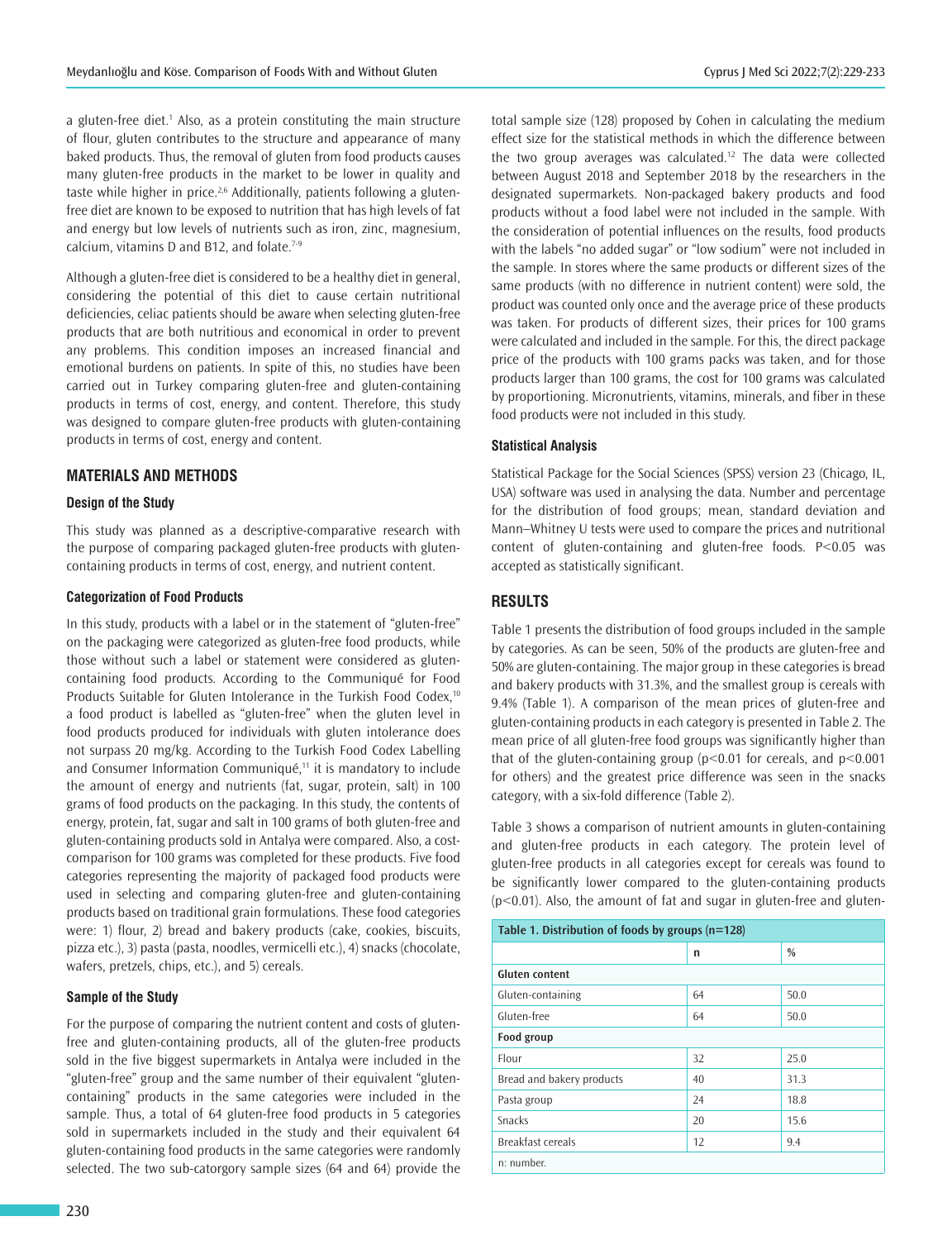containing flour showed a significant difference  $(p<0.05)$ . The average fat amount in gluten-free flour was lower while the amount of sugar was 22 times higher compared to gluten-containing flour. However, the amount of sugar in the gluten-free pasta group was lower than in the gluten-containing pasta group ( $p$ <0.01). In the cereal group, only the energy level showed a significant difference ( $p$ <0.05), with the energy of gluten-free cereal being lower. The nutrient amounts in gluten-free and gluten-containing products in other food categories did not show any significant differences (p>0.05).

#### **DISCUSSION**

In this study comparing the content and prices of gluten-free and gluten-containing food products, only 64 gluten-free products were accessed despite the fact that the biggest stores in Antalya were included in the sample. This situation may contribute to the difficulty of obtaining gluten-free products especially for those individuals with celiac disease or gluten allergy. In addition to the limited availability of gluten-free products, the higher prices of these products may also have a negative impact. This study shows that the prices of gluten-free products in each food category are higher and that the differences can be up to 6 times higher. Other studies have also shown similar results, revealing that gluten-free products are limited in availability and more costly.13,14 Since gluten contributes to the appearance and texture of many baked products as it is the protein that forms the main structure of flour, removing gluten from foods causes many gluten-free products on the market to be lower in content and more expensive.<sup>2,6</sup>

| Table 2. Prices of gluten-containing and gluten-free food by groups $(n=128)$ |                                                |           |                                             |           |           |  |  |
|-------------------------------------------------------------------------------|------------------------------------------------|-----------|---------------------------------------------|-----------|-----------|--|--|
| Food category                                                                 | <b>Gluten-containing foods</b><br>(for 100 g)* |           | <b>Gluten-free foods</b><br>(for 100 g) $*$ |           | p-value** |  |  |
|                                                                               | Mean                                           | <b>SD</b> | Mean                                        | <b>SD</b> |           |  |  |
| Flour                                                                         | 1.13                                           | 0.66      | 2.72                                        | 1.57      | 0.000     |  |  |
| Bread and bakery products                                                     | 2.04                                           | 1.37      | 9.47                                        | 6.28      | 0.000     |  |  |
| Pasta group                                                                   | 0.85                                           | 0.77      | 2.45                                        | 2.33      | 0.000     |  |  |
| Snacks                                                                        | 2.97                                           | 1.58      | 17.99                                       | 9.01      | 0.000     |  |  |
| Breakfast cereals                                                             | 2.83                                           | 0.66      | 9.73                                        | 2.98      | 0.004     |  |  |

\*Prices of 100 grams of food product have been compared. Prices were given in TL, \*\*The difference between the groups was evaluated by the Mann–Whitney U test and p<0.05, SD: standard deviation, n: number.

| Table 3. Comparison of nutrients for gluten-containing and gluten-free products by food categories (n=128) |                |        |                |       |           |           |           |       |          |      |
|------------------------------------------------------------------------------------------------------------|----------------|--------|----------------|-------|-----------|-----------|-----------|-------|----------|------|
| Food category                                                                                              | Energy (kcal)  |        | Protein (g)    |       | Fat $(g)$ |           | Sugar (g) |       | Salt (g) |      |
|                                                                                                            | Mean           | SD     | Mean           | SD    | Mean      | <b>SD</b> | Mean      | SD    | Mean     | SD   |
| Flour                                                                                                      |                |        |                |       |           |           |           |       |          |      |
| GC                                                                                                         | 349.86         | 18.92  | 11.09          | 4.85  | 6.31      | 7.30      | 0.20      | 0.49  | 0.02     | 0.04 |
| GF                                                                                                         | 355.48         | 22.40  | 3.82           | 3.03  | 4.05      | 6.29      | 4.36      | 8.56  | 0.23     | 0.41 |
| p-value*                                                                                                   | 0.336          |        | 0.000          |       | 0.021     |           | 0.018     |       | 0.056    |      |
| <b>Bread and bakery products</b>                                                                           |                |        |                |       |           |           |           |       |          |      |
| GC                                                                                                         | 435.90         | 91.90  | 7.17           | 2.55  | 18.00     | 9.17      | 20.39     | 12.64 | 0.77     | 0.37 |
| GF                                                                                                         | 432.65         | 111.64 | 3.64           | 1.95  | 18.89     | 10.16     | 16.63     | 12.49 | 0.65     | 0.51 |
| p-value*                                                                                                   | 0.957          |        | 0.685<br>0.000 |       |           | 0.273     |           |       | 0.228    |      |
| Pasta group                                                                                                |                |        |                |       |           |           |           |       |          |      |
| GC                                                                                                         | 353.42         | 9.81   | 12.06          | 1.08  | 1.93      | 1.14      | 3.21      | 1.17  | 0.02     | 0.03 |
| GF                                                                                                         | 354.38         | 8.25   | 9.51           | 2.81  | 1.74      | 0.88      | 2.27      | 1.61  | 0.03     | 0.08 |
| p-value*                                                                                                   | 0.523          |        | 0.000          |       | 0.523     |           | 0.004     |       | 0.322    |      |
| <b>Snacks</b>                                                                                              |                |        |                |       |           |           |           |       |          |      |
| GC                                                                                                         | 474.53         | 49.47  | 8.22           | 1.63  | 20.77     | 8.57      | 23.21     | 16.76 | 1.17     | 0.95 |
| GF                                                                                                         | 489.00         | 56.33  | 3.97           | 2.23  | 23.57     | 8.69      | 19.80     | 18.93 | 1.29     | 1.04 |
| p-value*                                                                                                   | 0.427<br>0.001 |        |                | 0.326 |           | 0.545     |           | 0.910 |          |      |
| <b>Breakfast cereals</b>                                                                                   |                |        |                |       |           |           |           |       |          |      |
| GC                                                                                                         | 379.83         | 6.49   | 8.83           | 1.40  | 4.10      | 2.09      | 19.53     | 6.53  | 0.78     | 0.26 |
| GF                                                                                                         | 366.82         | 8.50   | 11.02          | 2.68  | 4.22      | 2.58      | 9.43      | 11.08 | 0.55     | 0.71 |
| p-value*                                                                                                   | 0.016          |        | 0.128          |       | 0.810     |           | 0.149     |       | 0.335    |      |

The amounts of energy, protein, fat, sugar and salt in 100 grams of food product have been compared. \*The difference between the groups was evaluated by the Mann–Whitney U-test and p<0.05, GC: gluten-containing, GF: gluten-free, SD: standard deviation, n: number.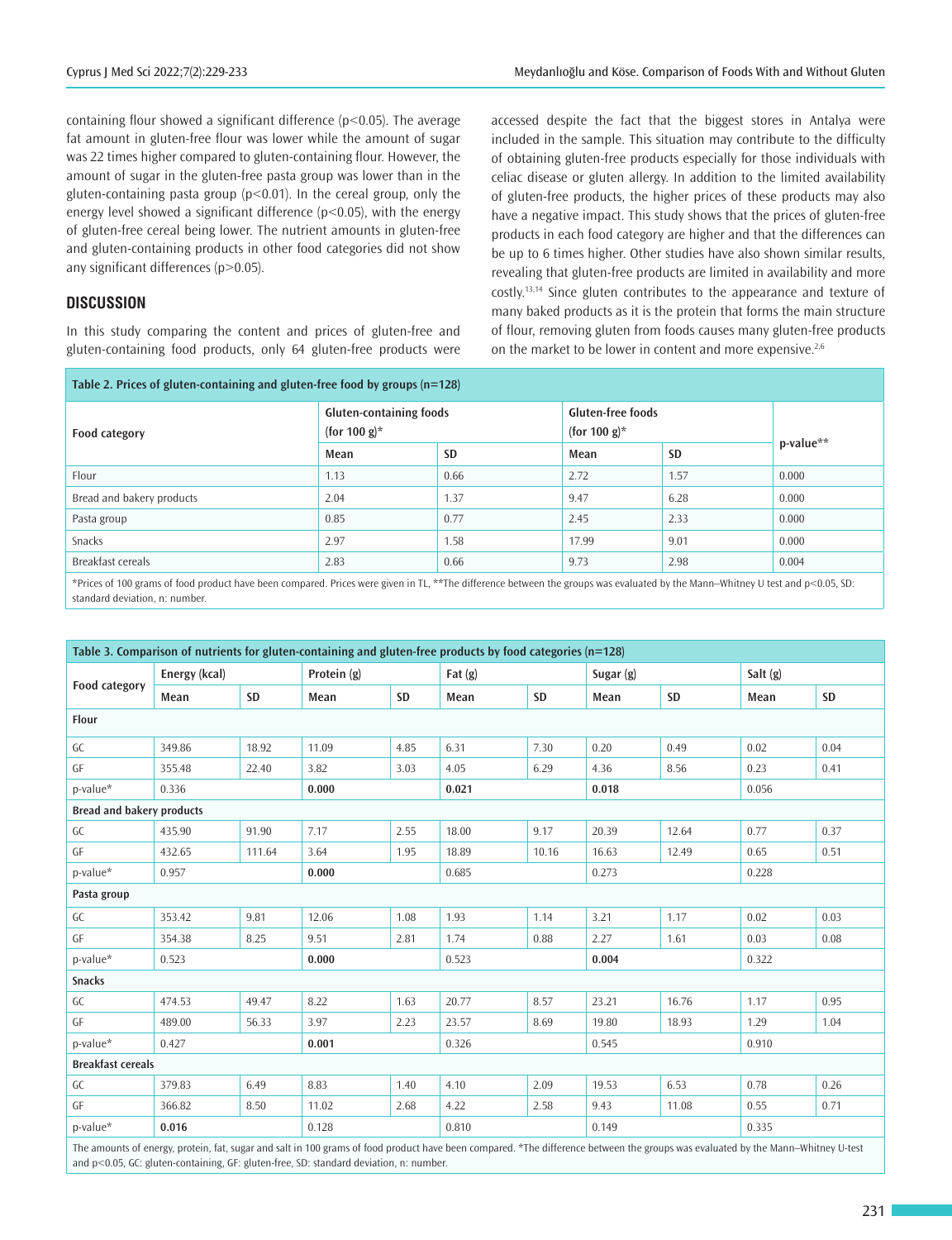This study showed that gluten-free products in each category except for cereals contain lower protein levels. Other studies conducted in different countries have shown similar results, in which gluten-free products contained low levels of protein.13-16 As gluten constitutes a significant portion of the total protein content in grains, the finding of protein deficiency due to the removal of gluten from flourproducts is an expected result.<sup>10,17</sup> Although the level of protein in grains is around 10%, it provides the basic needs of a continually increasing population, particularly in developing countries, as a protein source.<sup>18</sup> At the same time, bread and bakery products in countries such as Turkey, in which the Mediterranean diet is dominant, constitute the widest part of the food pyramid as a fundamental carbohydrate and energy source.<sup>19</sup> Considering that the majority (56.3%) of the gluten-free products available on the market in our study area consist of flour and bakery products, the lack of protein in these products becomes more important. Using different sources of protein is an important way to bridge this gap. With this in mind, by using gluten-free grains, legumes, grain-like products (buckwheat, amaranth, and quinoa) and animal proteins in formulations, a variety of products with improved nutrients can be produced.<sup>6,20</sup>

It is known that gluten-free products contain more carbohydrates compared to gluten-containing products.<sup>21,22</sup> In this study, the amount of sugar contained in gluten-free flour was found to be 22 times greater than gluten-containing flour. In gluten-free bakery products, to eliminate the poor appearance and taste due to gluten removal, rice flour, rice bran, and brown rice flour that do not contain gluten protein are used rather than whole wheat flour.<sup>23</sup> However, as the need for daily calories and carbohydrates of individuals with celiac disease or gluten allergy is similar to that of the normal population, it is important to prevent problems that may occur as a result of excessive carbohydrate consumption.<sup>24</sup> Therefore, using natural products such as beans, legumes and starchy vegetables as alternatives to grains and using natural carbohydrate sources such as potatoes in lieu of gluten-free flour is recommended.<sup>25</sup>

One of the key findings in this study is that the average amount of sugar contained in gluten-free products in the five food categories except for flour was lower. At the same time, the average fat and energy amounts in products were found to be significantly lower in only one food category of the gluten-free products. Although previous studies reported that the amount of fat, sugar, salt, and energy in gluten-free products was higher,<sup>14,25-27</sup> this study showed no significant difference between gluten-free and gluten-containing products in the food groups in terms of these parameters. This may be a result of positive developments in the manufacturing sector towards eliminating the disadvantages of gluten-free products in recent years. For example, to eliminate the negative effect of gluten removal on the quality of pasta, the use of formulations such as xanthan gum, guar gum, casein, egg white or fermented peas rather than flour can explain why gluten-free pasta now has low sugar levels.<sup>28,29</sup> However, there are also studies reporting that the levels of sugar, fat, and energy in gluten-free products do not show significant differences compared to gluten-containing products.<sup>15,30</sup> This is especially important for individuals who must consume gluten-free diets, such as celiac patients, to maintain a healthy weight and protect themselves from complications due to excessive consumption of these nutrients.<sup>31</sup>

## **CONCLUSION**

Although not having gluten in food products is the main characteristic of a gluten-free diet, it can also lead to unintended results including nutritional deficiency and nutritional imbalance. However, having sufficient nutrient content in a gluten-free diet is important, particularly in children, because children are in constant need of maximum energy and food as they are growing, developing, and active. Thus, the nutrient quality of gluten-free products available on the market has received more attention in recent years. This study shows that the prices of gluten-free products are higher and that the number of available products on the market is limited. At the same time, the protein levels in gluten-free products are lower and the level of sugar in flour is significantly higher. That is why it is important to protect children and all individuals who follow a gluten-free diet from certain complications. Thus, it is important to raise awareness in parents, health care professionals working with children, and educators about the negative aspects of a gluten-free diet, alternative nutrition, and monitoring development.

In this study, gluten-free products in the food aisles of the largest supermarkets in Antalya were included in the sampling, and businesses such as small markets were not included. Therefore, the results of the study cannot be generalized to the whole food retail sector.

#### **MAIN POINTS**

- The number of gluten-free products on the market is limited and their prices are higher.
- The protein value in gluten-free products is very low.
- The amount of sugar (except for flour), fat, energy and salt in glutenfree products was not significantly higher than their counterparts.

#### **ETHICS**

**Ethics Committee Approval:** Ethics committee approval was received for this study from Akdeniz University Clinical Research Ethics Committee (decision no: 532, date: 25.07.2018).

**Informed Consent:** Informed consent is not necessary due to the nature of this study.

**Peer-review:** Externally peer-reviewed.

#### **Authorship Contributions**

Concept: A.M., E.K., Design: A.M., E.K., Supervision: A.M., Data Collection and/or Processing: E.K., Analysis and/or Interpretation: A.M., Literature Search: A.M., E.K., Writing: A.M., Critical Reviews: A.M., E.K.

#### **DISCLOSURES**

**Conflict of Interest:** No conflict of interest was declared by the authors.

**Financial Disclosure:** The author declared that this study had received no financial support.

#### **REFERENCES**

1. Gökmen Özel H. GIS Hastalıklarında Glutensiz Diyet. Ankara: Hacettepe Üniversitesi Sağlık Bilimleri Fakültesi Beslenme ve Diyetetik Bölümü; 2017.